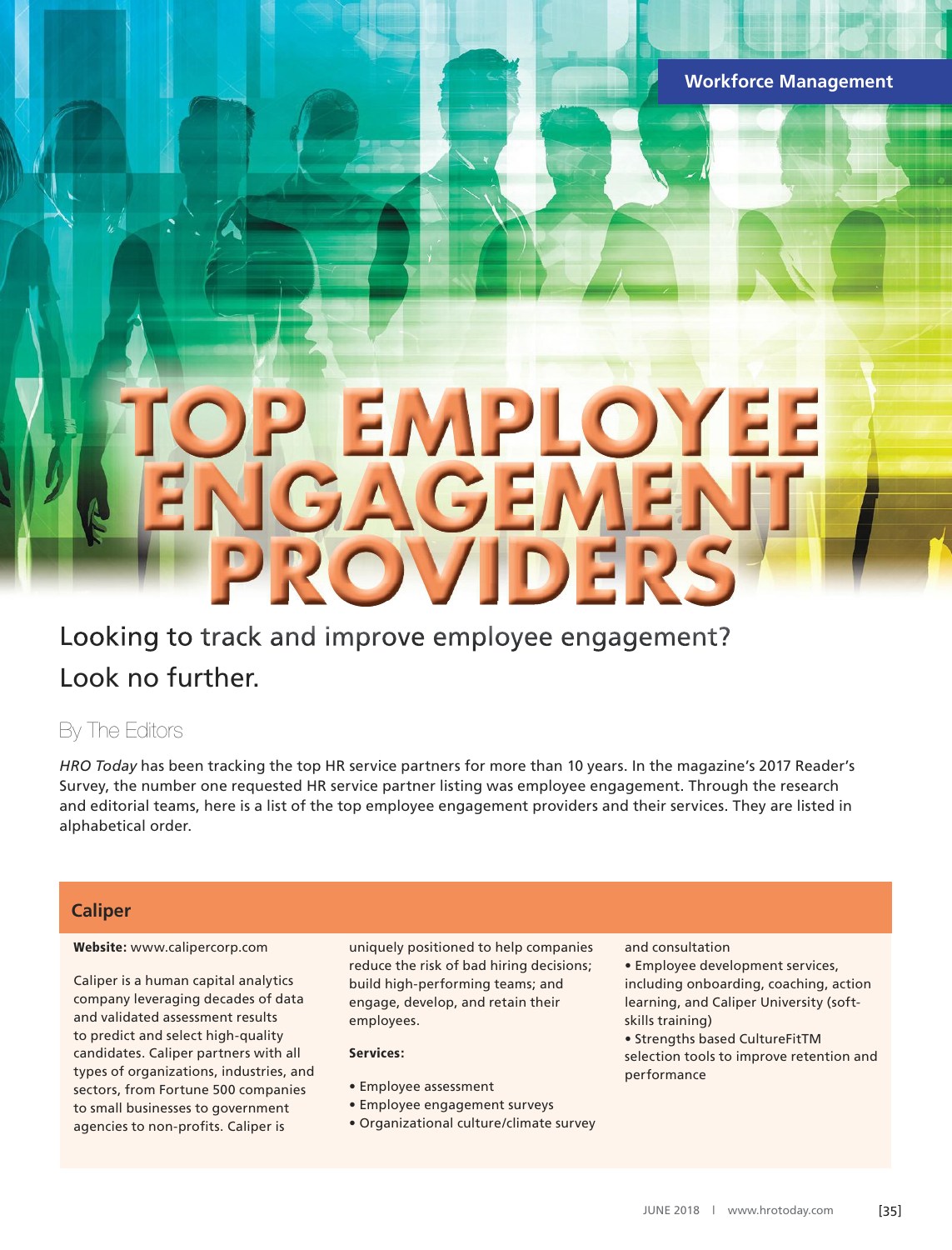### **The Coffman Organization, Inc.**

Website: www.coffmanorganization. com

An employee engagement process should build engagement—not just measure it!

The Coffman Organization's approach generates energy and commitment from the starting point. Three times faster than typical surveys, offering every employee individualized feedback, and engaging managers in using their results from survey to survey are key elements. People are the culture. Leaders can't build culture for people, but must engage their people in the

process to achieve the kind of workplace we all deserve.

### Services:

Employee engagement surveys, culture consulting, and research-based impact programs for the modern workplace, including:

• Employee engagement surveys with year-long follow-up for managers and teams

• Personal feedback for every employee • Focus groups and In-depth interviews to identify cultural imperatives and drivers

• Best practice/top performer research

• Energy mapping the organization's culture to guide leadership and management efforts

• Attrition solutions, exit surveys and retention strategies to retain high performers

• Keynote presentations and leadership forums

• Manager development programs, tools, and systems to help managers engage each person around their key strengths

• Strengths based CultureFitTM selection tools to improve retention and performance.

### **CultureIQ**

### Website: www.cultureiq.com

CultureIQ partners with organizations and their leaders to measure, understand, and strengthen their culture. Our flexible surveys, intuitive analytics, and seasoned strategy team provide unprecedented insight into what's happening within your organization—plus guidance on where to focus to drive meaningful change. With CultureIQ, understand the right data on an ongoing basis, pinpoint opportunities across employee groups, and align your culture with your business strategy.

### Services:

- Full Census employee surveys
- Pulse surveys

### **Energage**

### Website: www.energage.com

Energage is a culture technology specialist that helps organizations realize their full potential by building connections across the organization. With higher employee engagement and intentional cultures, Energage customers are reducing turnover costs, increasing productivity, and improving teamwork. They apply top workplaces research, neuroscience, and expert insights that give clear next steps to developing an employee-centric approach to success.

#### • 360 assessments

- Results analysis and recommendations
- Executive debrief facilitation
- Culture and strategy alignment
- HR and manager reporting technology and action planning software
- HR and manager training
- Total rewards optimization
- Organizational network analysis
- Employee value proposition evaluation and definition

### Services:

- Employee engagement surveys
- Top workplaces (Employer-of-Choice program)
- Real-time communication channel
- Pulse surveys
- Manager coaching
- Management consulting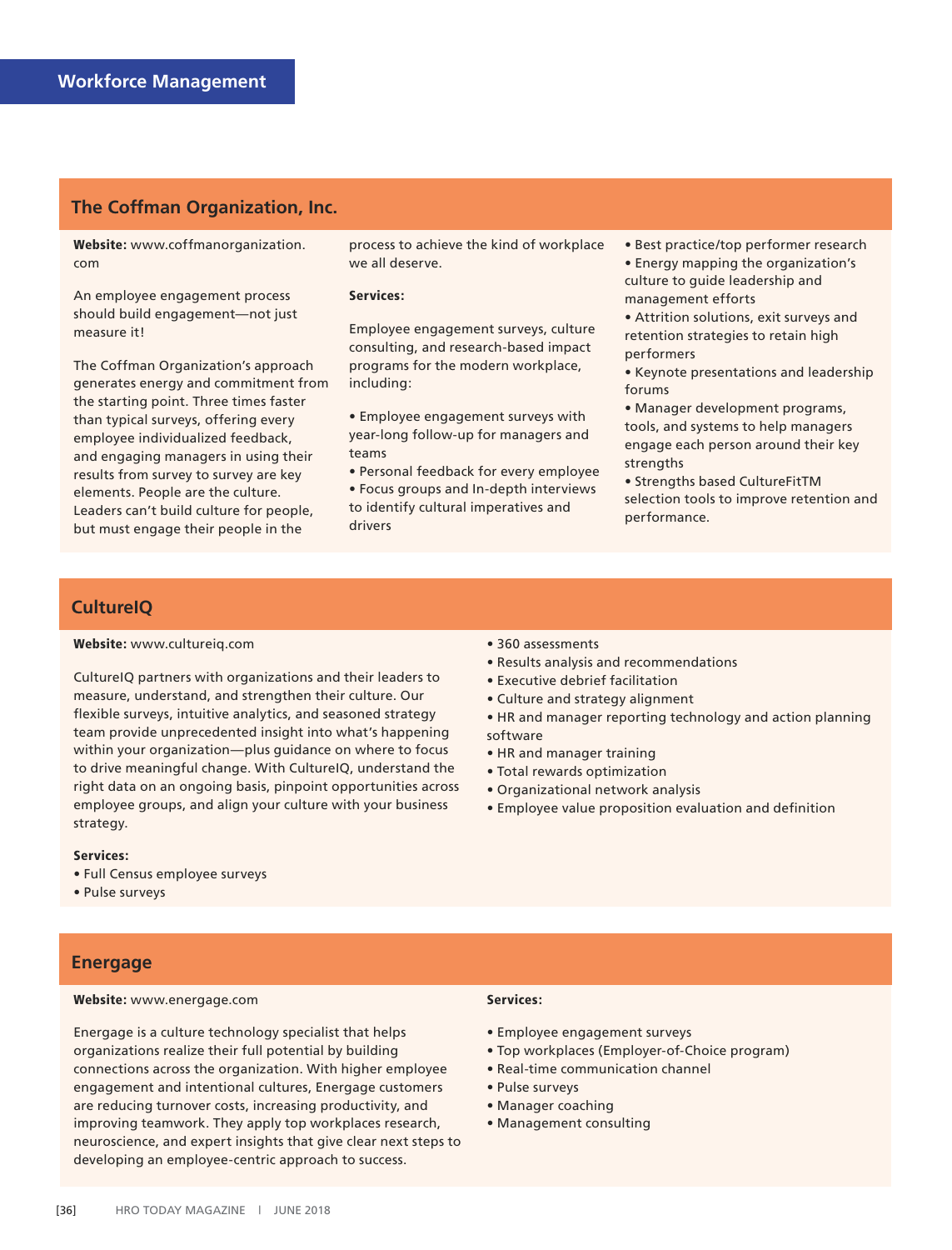# **Engage2Excel**

### Website: www.engage2excel.com

Engage2Excel helps HR organizations create unique candidate and employee experiences from pre-hire to retirement. We know that engaging workplace experiences are essential for motivating employees to care more, work smarter, and stay longer. Our industry-leading solutions for recruitment, employee recognition, and engagement surveys are tailored to each client's unique business objectives and are designed to help clients increase competitive advantage and improve bottom-line results.

#### Services:

• Engagement survey solutions: easy to set-up and mobile friendly experience based on 30 years of research and science, immediate reporting and analytics, benchmark comparisons, comments analysis, manager action planning, executive consulting, and pulse surveys administered three to six months after the quarterly census.

### **HSD Metrics HSD Metrics**

#### Website: www.hsdmetrics.com

HSD Metrics offers organizational surveys measuring employee perceptions using tools designed to increase retention, engagement, and organizational effectiveness. Our survey services provide organizations with continuous reporting of findings about turnover and survey data, with extensive benchmarks gathered from thousands of survey respondents and exit interviews.

#### Services:

• Questionnaire with customization encompassing up to 45 five-point

Likert scale behavior-based questions with external benchmarks; collection processes that provide anonymity to respondents using a secure HSD survey website and, if required, paper surveys for those without active work email addresses; and full use of the instant reporting portal to view and download findings with data aggregated to your unique organizational structure.

• Reporting: secure logins to access the reporting portal; number of completed surveys by survey method; survey findings (numerical data) for each demographic and reporting group requirements; extensive verbatim

commentary for each demographic and reporting group; quick access to red flag words and a cloud word frequency analysis; filtered data to access unique combinations of data; side-by-side spreadsheet comparisons of data sets; charts and trending; ability to quickly download all numerical finding at one single time or for selected data sets; and external norms for core, noncustomized survey questions.

# **Inspirus**

### Website: www.inspirus.com

### Services:

We believe organizations that focus on culture and wellbeing deliver on the promise of employee fulfillment and organizational success. Employees make up the foundation of culture, which is shaped and evolved through everyday workplace experiences. Inspirus delivers high-value integrated solutions to help our clients elevate the employee experience throughout the entire employee journey. Through our bring joy to work mission, we strive to reinforce Sodexo's broader mission to improve the quality of life of those we serve.

The Inspirus Employee Engagement Platform combines an integrated rewards offering, learning courses, communication tools, and analytics into a single platform spanning the following areas:

- Everyday recognition
- Health and well-being
- Social interaction
- Staying safe
- Milestones
- Knowledge and development